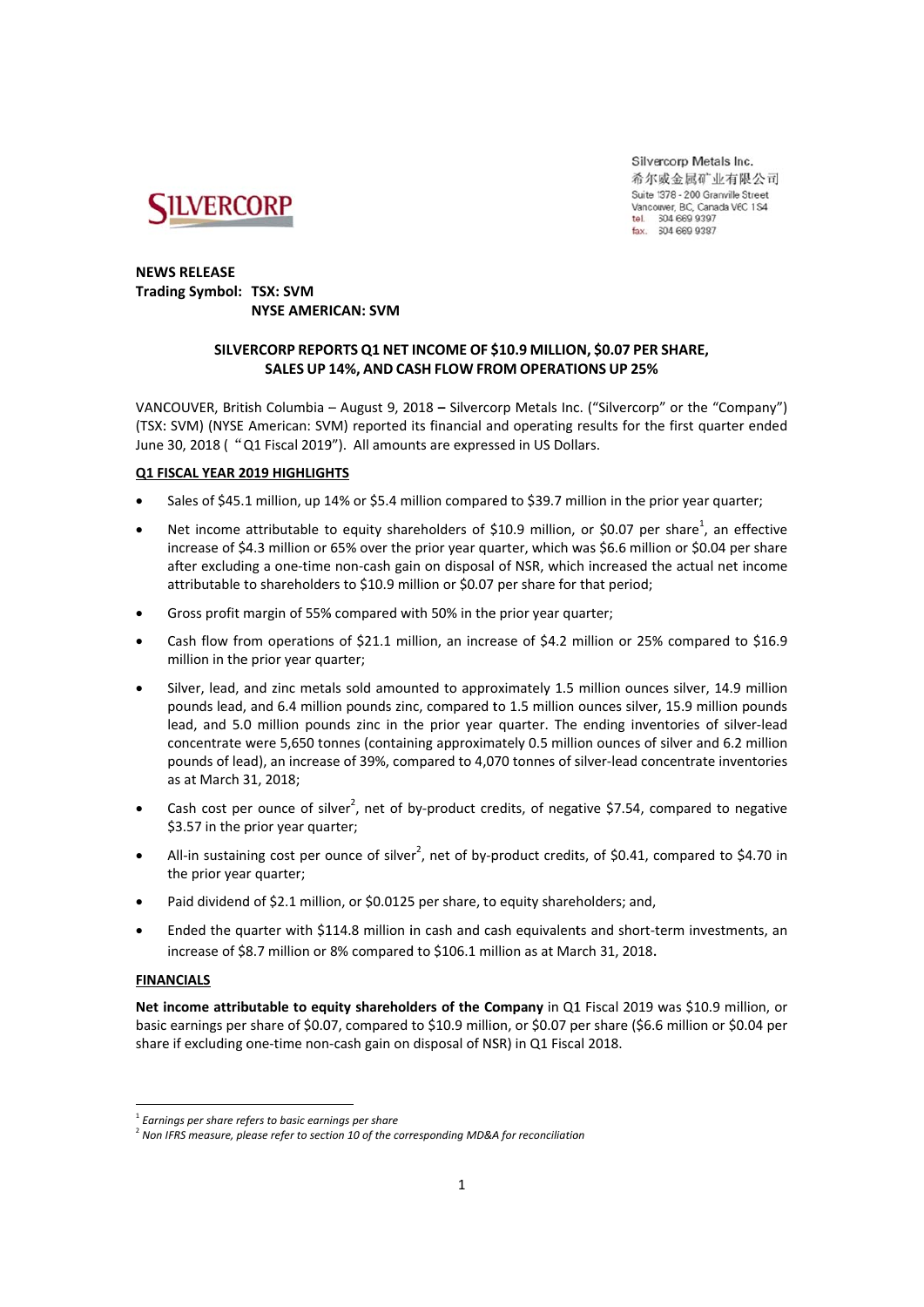**Sales** in Q1 Fiscal 2019 were \$45.1 million, up 14% compared to \$39.7 million in the prior year quarter. Silver and gold sales represented \$19.8 million and \$0.7 million, respectively, while base metals represented \$24.6 million of total sales compared to silver, gold and base metals sales of \$20.2 million, \$1.0 million, and \$18.6 million, respectively, in the prior year quarter.

The Company's financial results in Q1 Fiscal 2019 were mainly impacted by the following: i) an increase of 2%, 34%, and 23% in the net realized selling price for silver, lead, and zinc, respectively; ii) slightly less silver and lead sold; and iii) an 8% increase in consolidated cash production costs per tonne of ore processed.

As at June 30, 2018, inventories of silver-lead concentrate were 5,650 tonnes (containing approximately 0.5 million ounces of silver and 6.2 million pounds of lead), an increase of 39% and 37%, respectively, compared to 4,070 tonnes and 4,111 tonnes of silver‐lead concentrate inventories as at March 31, 2018 and June 30, 2017, respectively.

**Cost of sales** in Q1 Fiscal 2019 was \$20.3 million compared to \$19.7 million in Q1 Fiscal 2018. The cost of sales included \$14.3 million cash production costs (Q1 Fiscal 2018 - \$14.1 million), \$1.2 million mineral resources tax (Q1 Fiscal 2018 ‐ \$1.1 million), and \$4.7 million depreciation and amortization charges (Q1 Fiscal 2018 - \$4.5 million). The cash production costs expensed in cost of sales represent approximately 206,800 tonnes of ore processed and expensed at costs of \$69.05 per tonne (Q1 Fiscal 2018 – approximately 221,500 tonnes at \$63.70 per tonne)

**Gross profit margin** in Q1 Fiscal 2019 improved to 55%, compared to 50% in Q1 Fiscal 2018. Ying Mining District's gross profit margin was 59% compared to a 56% gross profit margin in the prior year quarter, while GC Mine's gross profit margin was 39% compared to a 30% gross profit margin in the prior year quarter.

**General and administrative expenses** in Q1 Fiscal 2019 were \$4.5 million, a slight decrease compared to \$4.6 million in Q1 Fiscal 2018.

**Income tax expenses** in Q1 Fiscal 2019 were \$6.5 million compared to \$4.0 million in Q1 Fiscal 2018. The income tax expenses recorded in Q1 Fiscal 2019 included current income tax expenses of \$5.9 million (Q1 Fiscal 2018 – \$3.2million) and deferred income tax expenses of \$0.5 million (Q1 Fiscal 2018 – \$0.8 million).

**Cash flows provided by operating activities** in Q1 Fiscal 2019 were \$21.1 million, an increase of \$4.2 million or 25%, compared to \$16.9 million in the prior year quarter. Before changes in non‐cash operating working capital<sup>3</sup>, cash flows provided by operating activities in Q1 Fiscal 2019 were \$23.5 million, an increase of \$8.8 million or 60%, compared to \$14.7 million in the prior year quarter.

The Company ended the quarter with \$114.8 million in cash and short-term investments, an increase of \$8.7 million or 8% compared to \$106.1 million as at March 31, 2018.

Working capital as at June 30, 2018 was \$94.1 million, an increase of \$3.6 million or 4%, compared to \$90.5 million working capital as at March 31, 2018.

### **OPERATIONS AND DEVELOPMENT**

In Q1 Fiscal 2019, on a consolidated basis, the Company mined 236,697 tonnes of ore, an increase of 5% compared to 225,273 tonnes in Q1 Fiscal 2018. The increase in ore mined was mainly due to an increase of 23% or 15,102 tonnes at the GC Mine, offset by a decrease of 2% or 3,678 tonnes at the Ying Mining District. Ore milled were 237,740 tonnes, up by 3% compared to 230,903 tonnes of ore milled in Q1 Fiscal 2018.

In Q1 Fiscal 2019, the Company sold 1.5 million ounces of silver, 700 ounces of gold, 14.9 million pounds of lead, and 6.4 million pounds of zinc, compared to 1.5 million ounces of silver, 900 ounces of gold, 15.9 million pounds of lead, and 5.0 million pounds of zinc, respectively, in Q1 Fiscal 2018. As at June 30, 2018,

*<sup>3</sup> Non‐IFRS measure*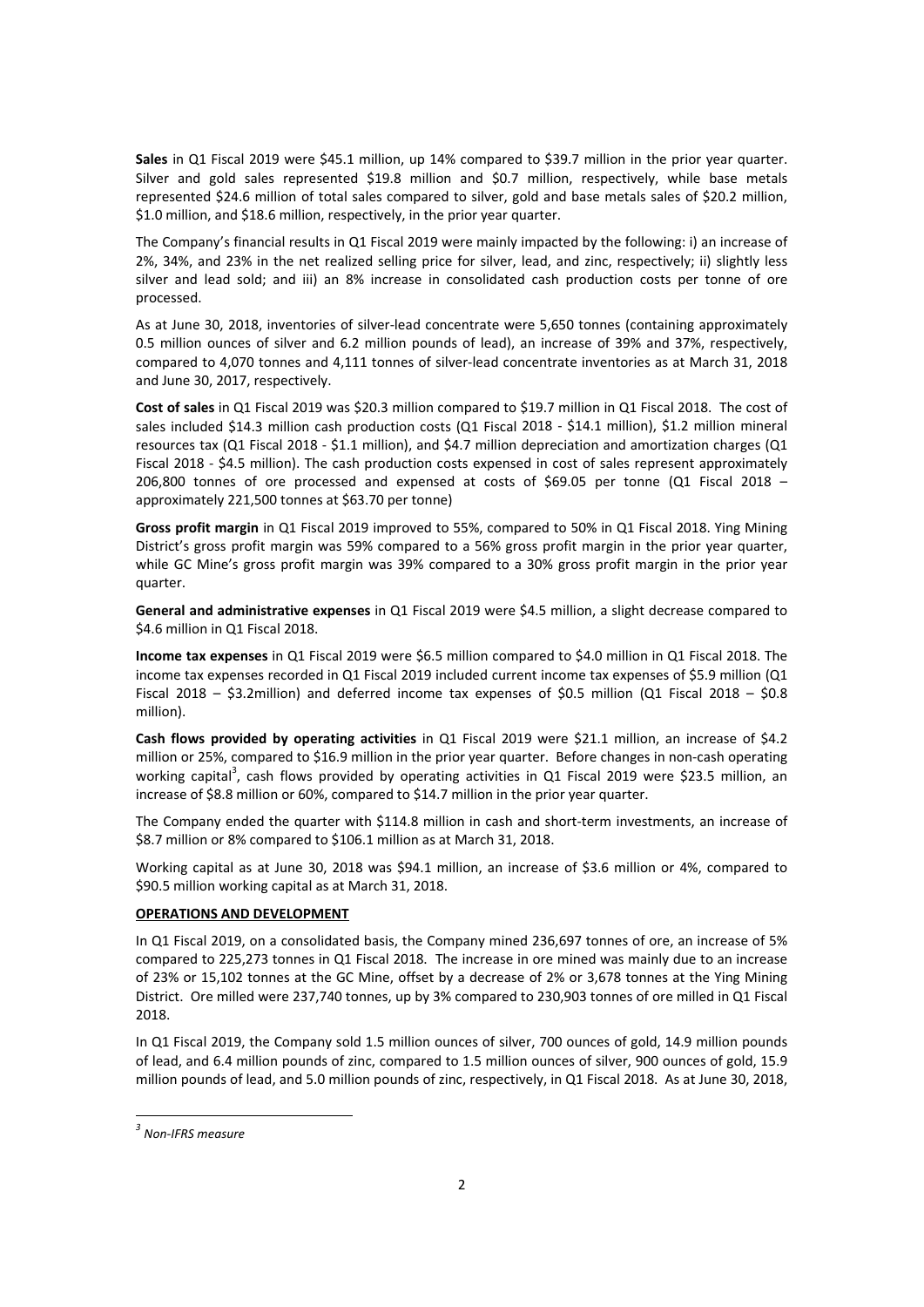inventories of silver-lead concentrate were 5,650 tonnes (containing approximately 0.5 million ounces of silver and 6.2 million pounds of lead), an increase of 39% and 37%, respectively, compared to 4,070 tonnes and 4,111 tonnes of silver-lead concentrate inventories as at March 31, 2018 and June 30, 2017, respectively.

In Q1 Fiscal 2019, the consolidated total mining costs and cash mining costs were \$74.39 and \$54.47 per tonne, up 9% and 8% compared to \$68.12 and \$50.29 per tonne, respectively, in Q1 Fiscal 2018, but below the annual guidance the Company announced in February 2018. The increase in cash mining costs compared to Q1 Fiscal 2018 was mainly due to: i) a \$0.3 million increase in mining contractor costs as ore mined by the resuing mining method increased by 8% at the Ying Mining District; ii) a \$0.4 million increase in mining preparation costs resulting from more underground drilling and preparation tunnelling expensed in the current quarter; iii) a \$0.4 million increase in raw material supply costs; and iv) a \$0.3 million increase in mining labour costs.

The consolidated total milling costs and cash milling costs in Q1 Fiscal 2019 were \$14.16 and \$11.73 per tonne, compared to \$12.88 and \$10.54 per tonne, respectively, in Q1 Fiscal 2018. The increase in cash milling costs was mainly due to a \$0.2 million increase in raw material supply costs.

Correspondingly, the consolidated cash production costs per tonne of ore processed in Q1 Fiscal 2019 increased by 8% to \$69.05 from \$63.70 in the prior year quarter, but below the annual guidance the Company provided in February 2018.

In Q1 Fiscal 2019, the consolidated total production costs and cash costs per ounce of silver, net of byproduct credits, were negative \$4.29 and negative \$7.54 compared to negative \$0.62 and negative \$3.57 respectively, in the prior year quarter. The overall improvement in cash cost per ounce of silver, net of by‐product credits, is mainly due to a 30% increase in by‐product credits, mainly arising from a 34% and 23% increase in lead and zinc net realized selling prices. Sales from lead and zinc accounted for 54% of the total sales and amounted to \$24.5 million, an increase of \$6.4 million, compared to \$18.1 million in the prior year quarter.

The consolidated all-in sustaining cost per ounce of silver, net of by-product credits, is \$0.41 compared to \$4.70 in Q1 Fiscal 2018.

| <b>Operational results - Ying Mining District</b> |               |                |                   |                           |               |  |  |
|---------------------------------------------------|---------------|----------------|-------------------|---------------------------|---------------|--|--|
|                                                   | Q1 2019       | Q4 2018        | Q3 2018           | Q2 2018                   | Q1 2018       |  |  |
|                                                   | June 30, 2018 | March 31, 2018 | December 31, 2017 | <b>September 30, 2017</b> | June 30, 2017 |  |  |
| Ore Mined (tonne)                                 | 156,730       | 113,820        | 166,619           | 173,294                   | 160,408       |  |  |
| Ore Milled (tonne)                                | 155,929       | 112,285        | 167,543           | 173,946                   | 164,959       |  |  |
| <b>Head Grades</b>                                |               |                |                   |                           |               |  |  |
| Silver (gram/tonne)                               | 323           | 309            | 315               | 294                       | 304           |  |  |
| Lead $(%)$                                        | 4.5           | 4.3            | 4.5               | 4.3                       | 4.6           |  |  |
| Zinc (%)                                          | 1.1           | 1.0            | 1.0               | 0.8                       | 0.8           |  |  |
| <b>Recoveries</b>                                 |               |                |                   |                           |               |  |  |
| Silver (%)                                        | 96.0          | 95.9           | 95.8              | 95.6                      | 95.8          |  |  |
| Lead $(%)$                                        | 96.3          | 96.5           | 96.4              | 96.2                      | 96.3          |  |  |
| Zinc (%)                                          | 54.5          | 54.5           | 57.3              | 50.7                      | 45.8          |  |  |
| <b>Metal Sales</b>                                |               |                |                   |                           |               |  |  |
| Silver (in thousands of ounce)                    | 1,313         | 1,319          | 1,322             | 1,472                     | 1,324         |  |  |
| Gold (in thousands of ounce)                      | 0.7           | 0.7            | 0.7               | 0.8                       | 0.9           |  |  |
| Lead (in thousands of pound)                      | 13,313        | 12,649         | 13,487            | 15,279                    | 13,765        |  |  |
| Zinc (in thousands of pound)                      | 2,133         | 1,106          | 2,006             | 2,269                     | 755           |  |  |
| Cash mining costs (\$ per tonne)                  | 63.49         | 65.88          | 66.71             | 59.67                     | 54.78         |  |  |
| Total mining costs (\$ per tonne)                 | 89.57         | 92.81          | 90.12             | 81.20                     | 76.67         |  |  |
| Cash milling costs (\$ per tonne)                 | 10.30         | 12.59          | 9.84              | 8.50                      | 8.07          |  |  |
| Total milling costs (\$ per tonne)                | 12.60         | 15.80          | 11.87             | 10.45                     | 10.10         |  |  |
| Cash production costs (\$ per tonne)              | 78.10         | 82.84          | 80.60             | 71.85                     | 66.93         |  |  |
|                                                   |               |                |                   |                           |               |  |  |
| Cash costs per ounce of silver (\$)               | (6.25)        | (3.41)         | (4.53)            | (4.27)                    | (2.97)        |  |  |
| All-in sustaining costs per ounce of              |               |                |                   |                           |               |  |  |
| silver (\$)                                       | (0.28)        | 1.39           | 2.13              | 1.08                      | 3.66          |  |  |

### **1. Ying Mining District, Henan Province, China**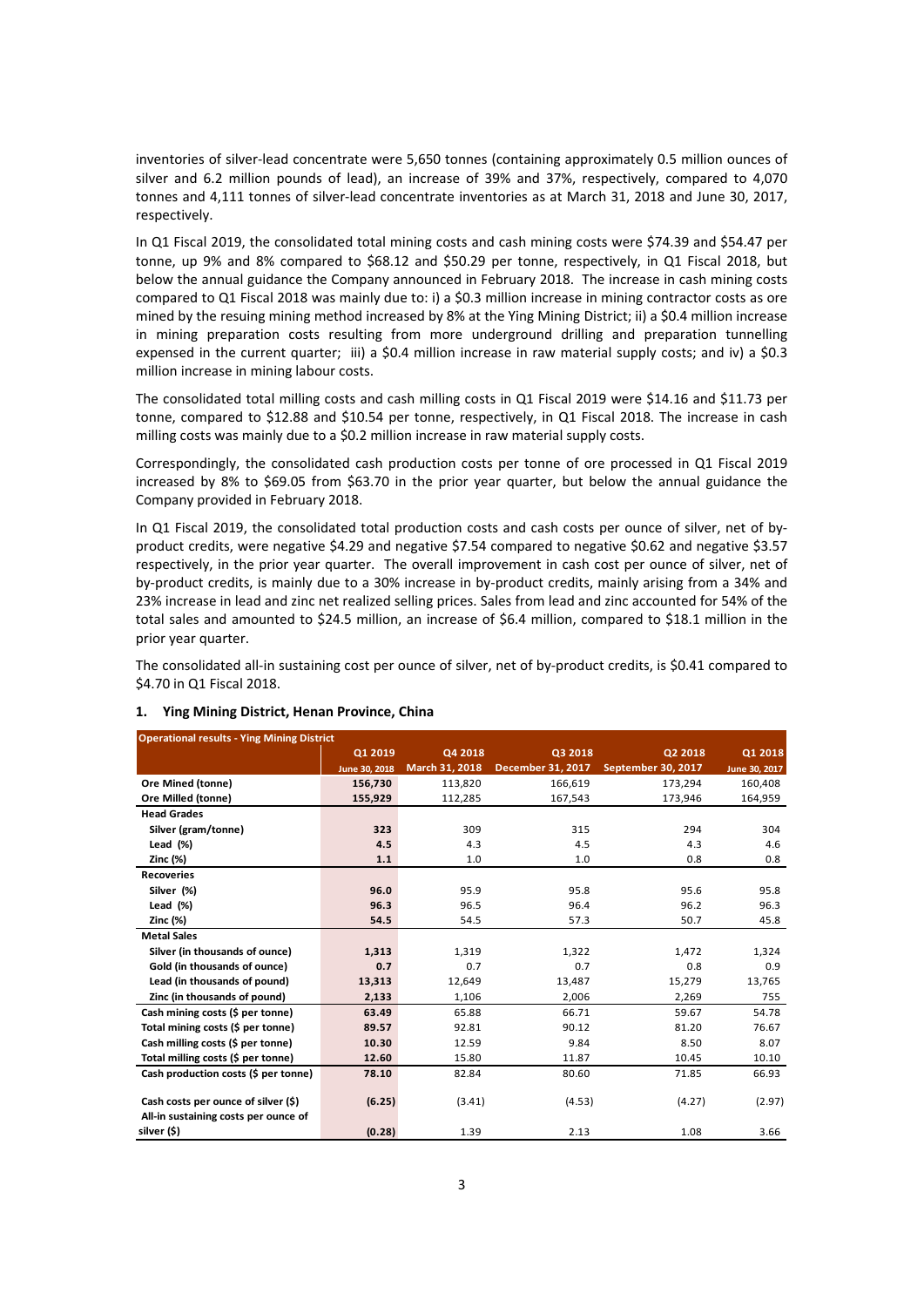In Q1 Fiscal 2019, the total ore mined at the Ying Mining District was 156,730 tonnes, a decrease of 2%, compared to 160,408 tonnes mined in the prior year quarter. The decrease was mainly due to a tailings leak incident reported on April 16, 2018 resulting in operating activities at the Ying Mining District being interrupted for more than fifteen days.

Head grades were 323 grams per ton ("g/t") for silver, 4.5% for lead, and 1.1% for zinc, compared to 304 g/t for silver, 4.6% for lead and 0.8% for zinc in the prior year quarter. The Company continues to achieve improvements in dilution control using its "Enterprise Blog" to assist and manage daily operations and the higher grade justified more use of the resuing mining method.

In Q1 Fiscal 2019, the Ying Mining District sold approximately 1.3 million ounces silver, 13.3 million pounds lead, and 2.1 million pounds zinc, compared to 1.3 million ounces silver, 13.8 million pounds lead, and 0.8 million pounds of zinc in the prior year quarter.

As at June 30, 2018, silver‐lead concentrate inventories at the Ying Mining District were 5,250 tonnes containing approximately 0.5 million ounces of silver and 6.0 million pounds of lead, an increase of 30% compared to 4,050 tonnes silver‐lead concentrate inventories as at March 31, 2018 and June 30, 2017.

Total and cash mining costs per tonne at the Ying Mining District in Q1 Fiscal 2019 were \$89.57 and \$63.49 per tonne, respectively, compared to \$76.67 and \$54.78 per tonne in the prior year quarter. The increase in cash mining costs was mainly due to: i) a \$0.3 million increase in mining contractor costs as ore mined by the resuing mining method increased by 8%; ii) a \$0.1 million increase in mining preparation costs mainly resulting from 4% more preparation tunnelling expensed; iii) a \$0.4 million increase in raw material supply costs; and iv) a \$0.2 million increase in mining labour costs.

Total and cash milling costs per tonne at the Ying Mining District in Q1 Fiscal 2019 were \$12.60 and \$10.30, compared to \$10.10 and \$8.07 in Q1 Fiscal 2018. The increase in cash milling costs was mainly due to: i) a \$0.1 million increase in labour costs; ii) a \$0.1 million increase in raw material costs; and iii) higher per tonne fixed costs allocation resulting from lower ore milled and the leakage incident.

Correspondingly, cash production cost per tonne of ore processed in Q1 Fiscal 2019 at the Ying Mining District was \$78.10, compared to \$66.93 in the prior year quarter.

Cash cost per ounce of silver, net of by‐product credits, in Q1 Fiscal 2019 at the Ying Mining District, was negative \$6.25 compared to negative \$2.97 in the prior year quarter. The improvement was mainly due to a \$5.1 million or 37% increase in by‐product credits offset by the increase in the per tonne cash production costs as discussed above.

All-in sustaining costs per ounce of silver, net of by-product credits, in Q1 Fiscal 2019 at the Ying Mining District was negative \$0.28 compared to \$3.66 in the prior year quarter. The improvement was mainly due to lower cash cost per ounce of silver as discussed above.

In Q1 Fiscal 2019, approximately 26,849 metres or \$0.6 million worth of underground diamond drilling (Q1 Fiscal 2018 – 31,064 metres or \$0.7 million) and 5,541 metres or \$1.6 million worth of preparation tunnelling (Q1 Fiscal 2018 – 5,337 metres or \$1.4 million) were completed and expensed as mining preparation costs at the Ying Mining District. In addition, approximately 16,928 metres or \$6.0 million worth of horizontal tunnel, raises, ramps, and declines (Q1 Fiscal 2018 – 18,890 metres or \$5.2 million) were completed and capitalized.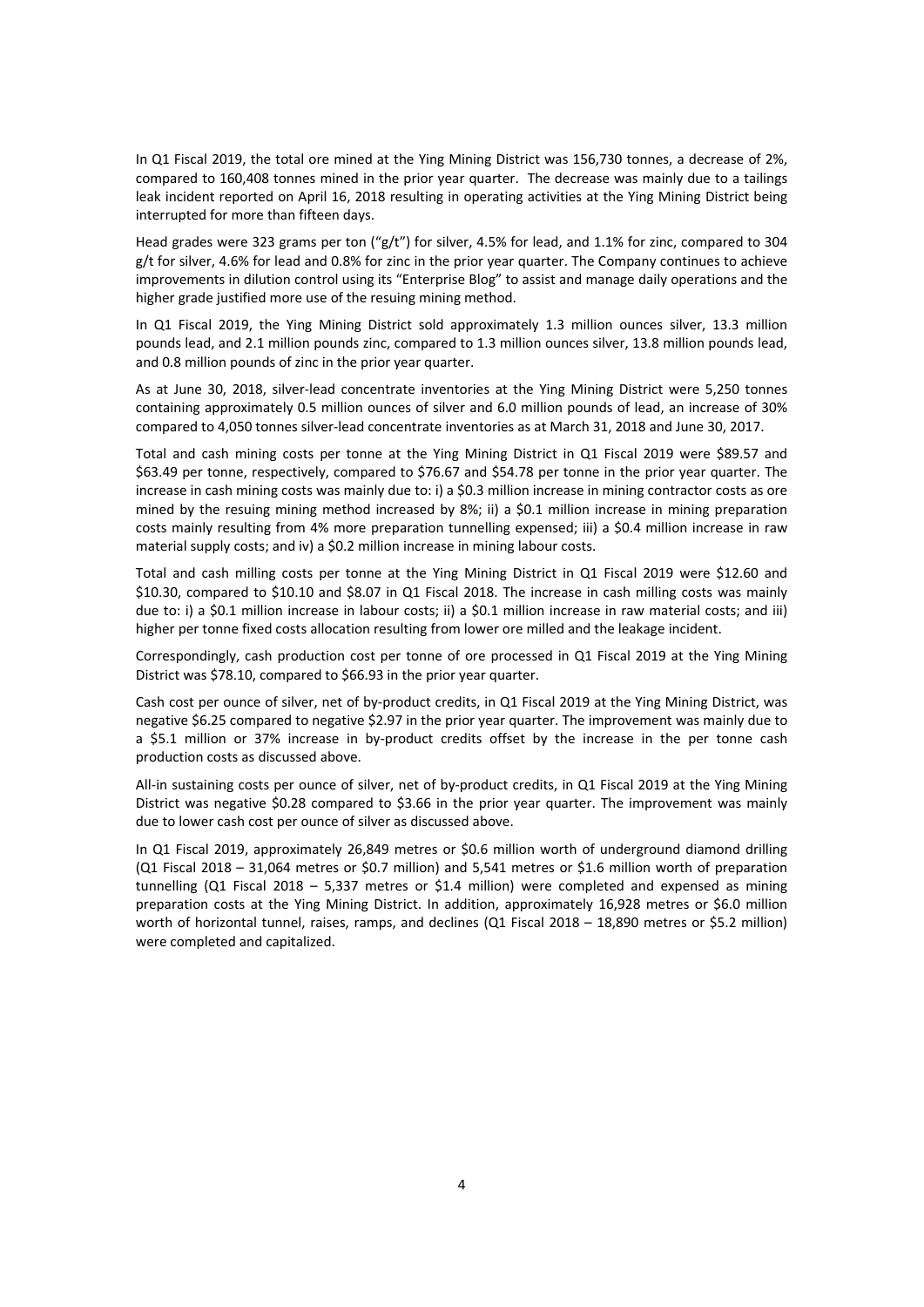### **2. GC Mine, Guangdong Province, China**

| <b>Operational results - GC Mine</b>               | Q1 2019       | Q4 2018 | Q3 2018                          | Q2 2018            | Q1 2018       |
|----------------------------------------------------|---------------|---------|----------------------------------|--------------------|---------------|
|                                                    | June 30, 2018 |         | March 31, 2018 December 31, 2017 | September 30, 2017 | June 30, 2017 |
| Ore Mined (tonne)                                  | 79,967        | 29,442  | 85,665                           | 65,812             | 64,865        |
| Ore Milled (tonne)                                 | 81,811        | 26,252  | 88,494                           | 63,648             | 65,944        |
| <b>Head Grades</b>                                 |               |         |                                  |                    |               |
| Silver (gram/tonne)                                | 87            | 96      | 97                               | 102                | 98            |
| Lead $(\%)$                                        | 1.3           | 1.3     | 1.4                              | 1.4                | 1.6           |
| Zinc (%)                                           | 2.9           | 2.9     | 2.8                              | 2.8                | 2.7           |
| <b>Recovery Rates</b>                              |               |         |                                  |                    |               |
| Silver (%)                                         | 75.3          | 76.3    | 73.6                             | 74.4               | 81.2          |
| Lead (%)                                           | 87.1          | 87.5    | 83.9                             | 82.8               | 88.8          |
| Zinc (%)                                           | 84.8          | 85.7    | 81.3                             | 81.6               | 80.9          |
| <b>Metal Sales</b>                                 |               |         |                                  |                    |               |
| Silver (in thousands of ounce)                     | 150           | 63      | 196                              | 155                | 189           |
| Lead (in thousands of pound)                       | 1,583         | 688     | 2,263                            | 1,656              | 2,147         |
| Zinc (in thousands of pound)                       | 4,244         | 1,479   | 4,399                            | 3,311              | 4,244         |
| Cash mining cost (\$ per tonne)                    | 36.78         | 45.92   | 35.48                            | 34.60              | 39.20         |
| Total mining cost (\$ per tonne)                   | 44.62         | 57.47   | 43.10                            | 42.62              | 46.99         |
| Cash milling cost (\$ per tonne)                   | 14.46         | 25.07   | 14.09                            | 14.63              | 16.73         |
| Total milling cost (\$ per tonne)                  | 17.14         | 33.41   | 16.45                            | 17.90              | 19.85         |
| Cash production cost (\$ per tonne)                | 51.24         | 70.99   | 49.57                            | 49.23              | 55.93         |
|                                                    |               |         |                                  |                    |               |
| Cash cost per ounce of silver (\$)                 | (18.81)       | (13.95) | (15.34)                          | (13.56)            | (7.80)        |
| All-in sustaining cost per ounce of silver $(\xi)$ | (11.36)       | (4.57)  | (4.52)                           | (3.77)             | (2.48)        |

In Q1 Fiscal 2019, the total ore mined at the GC Mine was 79,967 tonnes, an increase of 23% compared to 64,865 tonnes mined in the prior year quarter, while ore milled increased by 24% to 81,811 tonnes from 65,944 tonnes in the prior year quarter. Head grades were 87 g/t for silver, 1.3% for lead, and 2.9% for zinc compared to 98 g/t for silver, 1.6% for lead, and 2.7% for zinc in the prior year quarter.

In Q1 Fiscal 2019, GC Mine sold approximately 150 thousand ounces of silver, 1.6 million pounds of lead, and 4.2 million pounds of zinc, compared to 189 thousand ounces of silver, 2.1 million pounds of lead, and 4.2 million pounds of zinc sold in the prior year quarter.

Total and cash mining costs per tonne at the GC Mine in Q1 Fiscal 2019 were \$44.62 and \$36.78 per tonne, a decrease of 5% and 6% respectively, compared to \$46.99 and \$39.20 per tonne in Q1 Fiscal 2018. Total and cash milling costs per tonne at the GC Mine in Q1 Fiscal 2019 were \$17.14 and \$14.46, compared to \$19.85 and \$16.73, respectively, in Q1 Fiscal 2018. The decrease in cash mining costs and cash milling costs was mainly due to lower per tonne fixed costs allocation resulting from the increase in ore mined and milled.

The cash production cost per tonne of ore processed in Q1 Fiscal 2019 at the GC Mine was \$51.24, a decrease of 8% compared to \$55.93 in the prior year quarter.

Cash costs per ounce of silver, net of by‐product credits, at the GC Mine, was negative \$18.81 compared to negative \$7.80 in the prior year quarter. The improvement was mainly due to the 8% improvement in cash production costs per tonne as discussed above and an increase of \$0.7 million in by‐product credits at the GC Mine.

All in sustaining costs per ounce of silver, net of by‐product credits, in Q1 Fiscal 2019 at the GC Mine was negative \$11.36 compared to negative \$2.48 in the prior year quarter, and the improvement was mainly due to the improvement in the cash costs, per ounce of silver, net of by-product credits as discussed above.

In Q1 Fiscal 2019, approximately 7,999 metres or \$0.4 million worth of underground diamond drilling (Q1 Fiscal 2018 – 4,972 metres or \$0.3 million) and 5,241 metres or \$1.6 million worth of tunnelling (Q1 Fiscal 2018 – 5,292 metres or \$1.3 million) were completed and expensed as mining preparation costs at the GC Mine. In addition, approximately 538 metres or \$0.5 million worth of horizontal tunnel, raises, ramps and declines (Q1 Fiscal 2018 –158 metres or \$0.1 million) were completed and capitalized.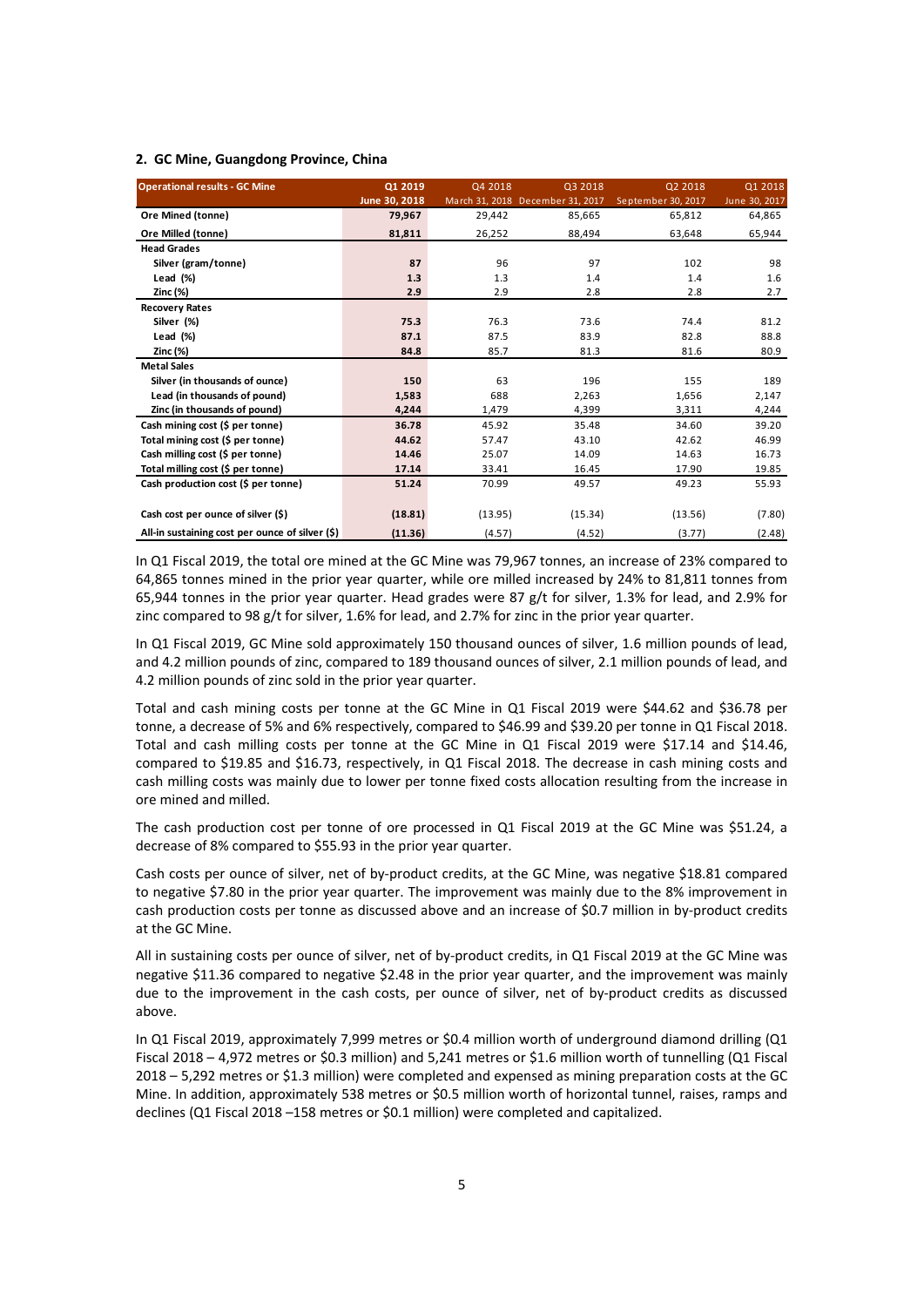Mr. Guoliang Ma, P.Geo., Manager of Exploration and Resource of the Company, is the Qualified Person for Silvercorp under NI 43‐101 and has reviewed and given consent to the technical information contained in this news release.

*This earnings release should be read in conjunction with the Company's Management Discussion & Analysis, Financial Statements and Notes to Financial Statements for the corresponding period, which have been posted on SEDAR under the Company's profile at www.sedar.com and are also available on the Company's website at www.silvercorp.ca. All figures are in United States dollars unless otherwise stated.*

#### **About Silvercorp**

Silvercorp is a low-cost silver-producing Canadian mining company with multiple mines in China. The Company's vision is to deliver shareholder value by focusing on the acquisition of underdeveloped projects with resource potential and the ability to grow organically. For more information, please visit our website at www.silvercorp.ca.

#### **For further information**

Silvercorp Metals Inc. Lorne Waldman Senior Vice President Phone: (604) 669‐9397 Toll Free 1(888) 224‐1881 Email: investor@silvercorp.ca Website: www.silvercorp.ca

#### **CAUTIONARY DISCLAIMER ‐ FORWARD‐LOOKING STATEMENTS**

Certain of the statements and information in this news release constitute "forward‐looking statements" within the meaning of the United States Private Securities Litigation Reform Act of 1995 and "forward‐looking information" within the meaning of applicable Canadian provincial securities laws (collectively, "forward-looking statements"). Any statements or information that express or involve discussions with respect to predictions, expectations, beliefs, plans, projections, objectives, assumptions or future events or performance (often, but not always, using words or phrases such as "expects", "is expected", "anticipates", "believes", "plans", "projects", "estimates", "assumes", "intends", "strategies", "targets", "goals", "forecasts", "objectives", "budgets", "schedules", "potential" or variations thereof or stating that certain actions, events or results "may", "could", "would", "might" or "will" be taken, occur or be achieved, or the negative of any of these terms and similar expressions) are not statements of historical fact and may be forward-looking statements. Forward-looking statements relate to, among other things: the price of silver and other metals; the accuracy of mineral resource and mineral reserve estimates at the Company's material properties; the sufficiency of the Company's capital to finance the Company's operations; estimates of the Company's revenues and capital expenditures; estimated production from the Company's mines in the Ying Mining District; timing of receipt of permits and regulatory approvals; availability of funds from production to finance the Company's operations; and access to and availability of funding for future construction, use of proceeds from any financing and development of the Company's properties.

Forward‐looking statements are subject to a variety of known and unknown risks, uncertainties and other factors that could cause actual events or results to differ from those reflected in the forward-looking statements, including, without limitation, risks relating to: fluctuating commodity prices; calculation of resources, reserves and mineralization and precious and base metal recovery; interpretations and assumptions of mineral resource and mineral reserve estimates; exploration and development programs; feasibility and engineering reports; permits and licences; title to properties; property interests; joint venture partners; acquisition of commercially mineable mineral rights; financing; recent market events and conditions; economic factors affecting the Company; timing, estimated amount, capital and operating expenditures and economic returns of future production; integration of future acquisitions into the Company's existing operations; competition; operations and political conditions; regulatory environment in China and Canada; environmental risks; foreign exchange rate fluctuations; insurance; risks and hazards of mining operations; key personnel; conflicts of interest; dependence on management; internal control over financial reporting; and bringing actions and enforcing judgments under U.S. securities laws.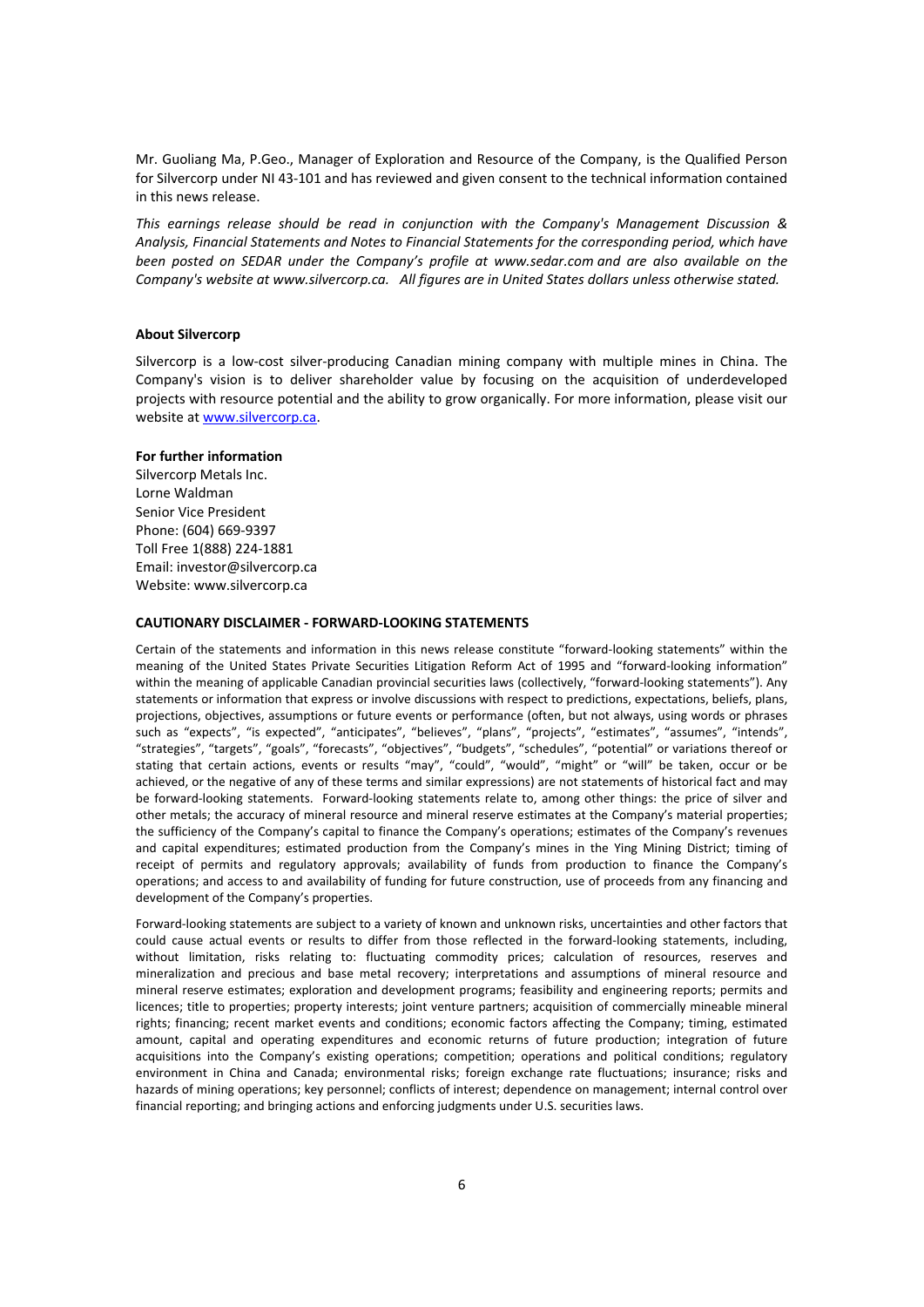This list is not exhaustive of the factors that may affect any of the Company's forward‐looking statements. Forward‐ looking statements are statements about the future and are inherently uncertain, and actual achievements of the Company or other future events or conditions may differ materially from those reflected in the forward‐looking statements due to a variety of risks, uncertainties and other factors, including, without limitation, those referred to in the Company's Annual Information Form for the year ended March 31, 2017 under the heading "Risk Factors". Although the Company has attempted to identify important factors that could cause actual results to differ materially, there may be other factors that cause results not to be as anticipated, estimated, described or intended. Accordingly, readers should not place undue reliance on forward‐looking statements.

The Company's forward‐looking statements are based on the assumptions, beliefs, expectations and opinions of management as of the date of this news release, and other than as required by applicable securities laws, the Company does not assume any obligation to update forward‐looking statements if circumstances or management's assumptions, beliefs, expectations or opinions should change, or changes in any other events affecting such statements. For the reasons set forth above, investors should not place undue reliance on forward-looking statements.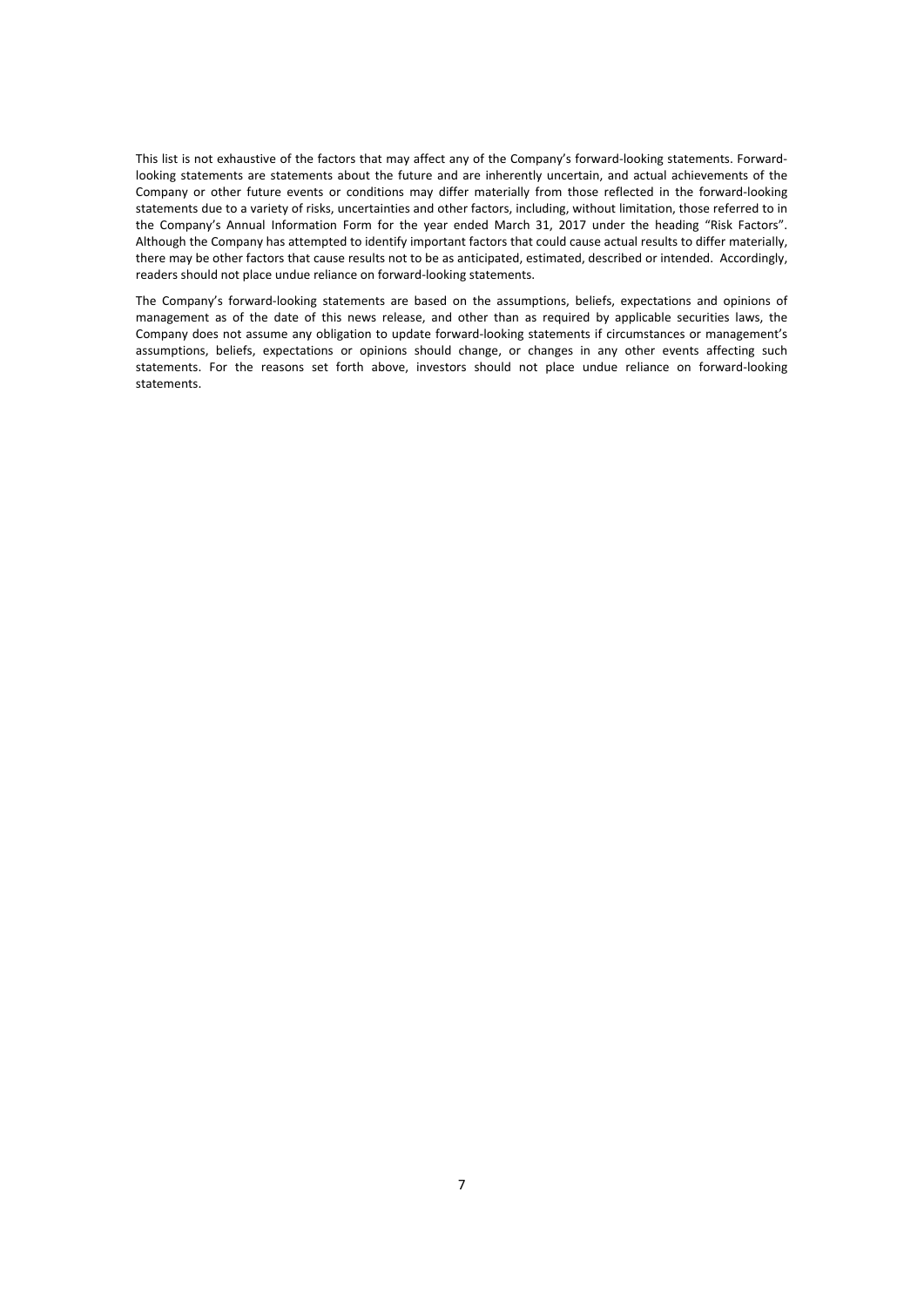### **Consolidated Statements of Financial Position**

*(Unaudited ‐ Expressed in thousands of U.S. dollars)*

|                                                                | As at June 30, |    | As at March 31, |
|----------------------------------------------------------------|----------------|----|-----------------|
|                                                                | 2018           |    | 2018            |
| <b>ASSETS</b>                                                  |                |    |                 |
| <b>Current Assets</b>                                          |                |    |                 |
| Cash and cash equivalents                                      | \$<br>72,869   | \$ | 49,199          |
| Short-term investments                                         | 41,949         |    | 56,910          |
| Trade and other receivables                                    | 480            |    | 676             |
| Inventories                                                    | 13,304         |    | 11,018          |
| Due from a related party                                       | 19             |    | 11              |
| Income tax receivable                                          |                |    | 534             |
| Prepaids and deposits                                          | 5,283          |    | 4,456           |
|                                                                | 133,904        |    | 122,804         |
| <b>Non-current Assets</b>                                      |                |    |                 |
| Long-term prepaids and deposits                                | 1,015          |    | 954             |
| Reclamation deposits                                           | 5,431          |    | 5,712           |
| Investment in an associate                                     | 37,191         |    | 38,001          |
| Other investments                                              | 6,108          |    | 6,132           |
| Plant and equipment                                            | 68,105         |    | 71,211          |
| Mineral rights and properties                                  | 222,862        |    | 232,080         |
| <b>TOTAL ASSETS</b>                                            | \$<br>474,616  | \$ | 476,894         |
| <b>LIABILITIES AND EQUITY</b>                                  |                |    |                 |
| <b>Current Liabilities</b>                                     |                |    |                 |
| Accounts payable and accrued liabilities                       | \$<br>30,044   | \$ | 25,198          |
| Bank loan                                                      | 4,541          |    |                 |
| Deposits received                                              | 2,953          |    | 6,806           |
| Income tax payable                                             | 2,215          |    | 303             |
|                                                                | 39,753         |    | 32,307          |
| <b>Non-current Liabilities</b>                                 |                |    |                 |
| Deferred income tax liabilities                                | 32,175         |    | 33,310          |
| Environmental rehabilitation                                   | 12,563         |    | 13,098          |
| <b>Total Liabilities</b>                                       | 84,491         |    | 78,715          |
| <b>Equity</b>                                                  |                |    |                 |
| Share capital                                                  | 229,416        |    | 228,729         |
| Share option reserve                                           | 14,961         |    | 14,690          |
| Reserves                                                       | 25,409         |    | 25,409          |
| Accumulated other comprehensive loss                           | (39,500)       |    | (25, 875)       |
| Retained earnings                                              | 95,109         |    | 86,283          |
| Total equity attributable to the equity holders of the Company | 325,395        |    | 329,236         |
| <b>Non-controlling interests</b>                               | 64,730         |    | 68,943          |
| <b>Total Equity</b>                                            | 390,125        |    | 398,179         |
|                                                                |                |    |                 |
| TOTAL LIABILITIES AND EQUITY                                   | \$<br>474,616  | \$ | 476,894         |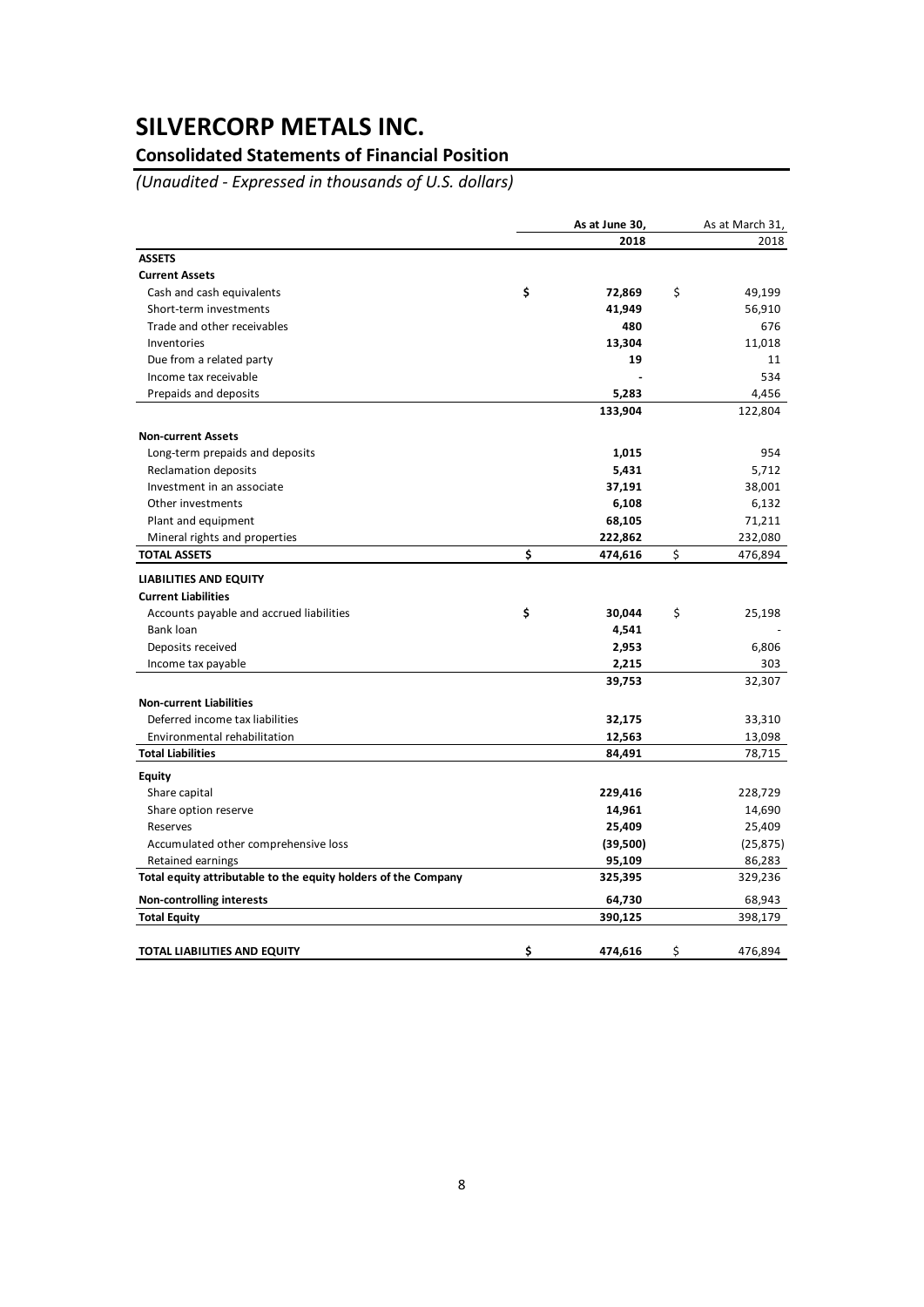### **Consolidated Statements of Income**

*(Unaudited ‐ Expressed in thousands of U.S. dollars, except for per share figures)*

|                                                                      |    | Three Months Ended June 30, |     |             |
|----------------------------------------------------------------------|----|-----------------------------|-----|-------------|
|                                                                      |    | 2018                        |     | 2017        |
|                                                                      |    |                             |     |             |
| <b>Sales</b>                                                         | \$ | 45,125                      | -\$ | 39,697      |
| Cost of sales                                                        |    |                             |     |             |
| <b>Production costs</b>                                              |    | 14,277                      |     | 14,109      |
| Mineral resource taxes                                               |    | 1,249                       |     | 1,111       |
| Depreciation and amortization                                        |    | 4,748                       |     | 4,472       |
|                                                                      |    | 20,274                      |     | 19,692      |
| <b>Gross profit</b>                                                  |    | 24,851                      |     | 20,005      |
| General and administrative                                           |    | 4,472                       |     | 4,570       |
| Government fees and other taxes                                      |    | 802                         |     | 841         |
| Foreign exchange (gain) loss                                         |    | (788)                       |     | 1,615       |
| Loss on disposal of plant and equipment                              |    | 10                          |     | 170         |
| Gain on disposal of NSR                                              |    |                             |     | (4,320)     |
| Share of loss in associate                                           |    | 279                         | 244 |             |
| Other expense (income)                                               |    | 63                          |     | (181)       |
| Income from operations                                               |    | 20,013                      |     | 17,066      |
| Finance income                                                       |    | 796                         |     | 574         |
| Finance costs                                                        |    | (134)                       |     | (105)       |
| Income before income taxes                                           |    | 20,675                      |     | 17,535      |
| Income tax expense                                                   |    | 6,498                       |     | 4,021       |
| Net income                                                           | \$ | 14,177                      | \$  | 13,514      |
| Attributable to:                                                     |    |                             |     |             |
| Equity holders of the Company                                        | \$ | $10,921$ \$                 |     | 10,937      |
| Non-controlling interests                                            |    | 3,256                       |     | 2,577       |
|                                                                      | \$ | 14,177                      | \$  | 13,514      |
| Earnings per share attributable to the equity holders of the Company |    |                             |     |             |
| <b>Basic earnings per share</b>                                      | \$ | 0.07                        | \$  | 0.07        |
| Diluted earnings per share                                           | Ŝ  | 0.06                        | Ś   | 0.06        |
| Weighted Average Number of Shares Outstanding - Basic                |    | 167,263,945                 |     | 167,890,187 |
| Weighted Average Number of Shares Outstanding - Diluted              |    | 170,230,705                 |     | 169,784,602 |
|                                                                      |    |                             |     |             |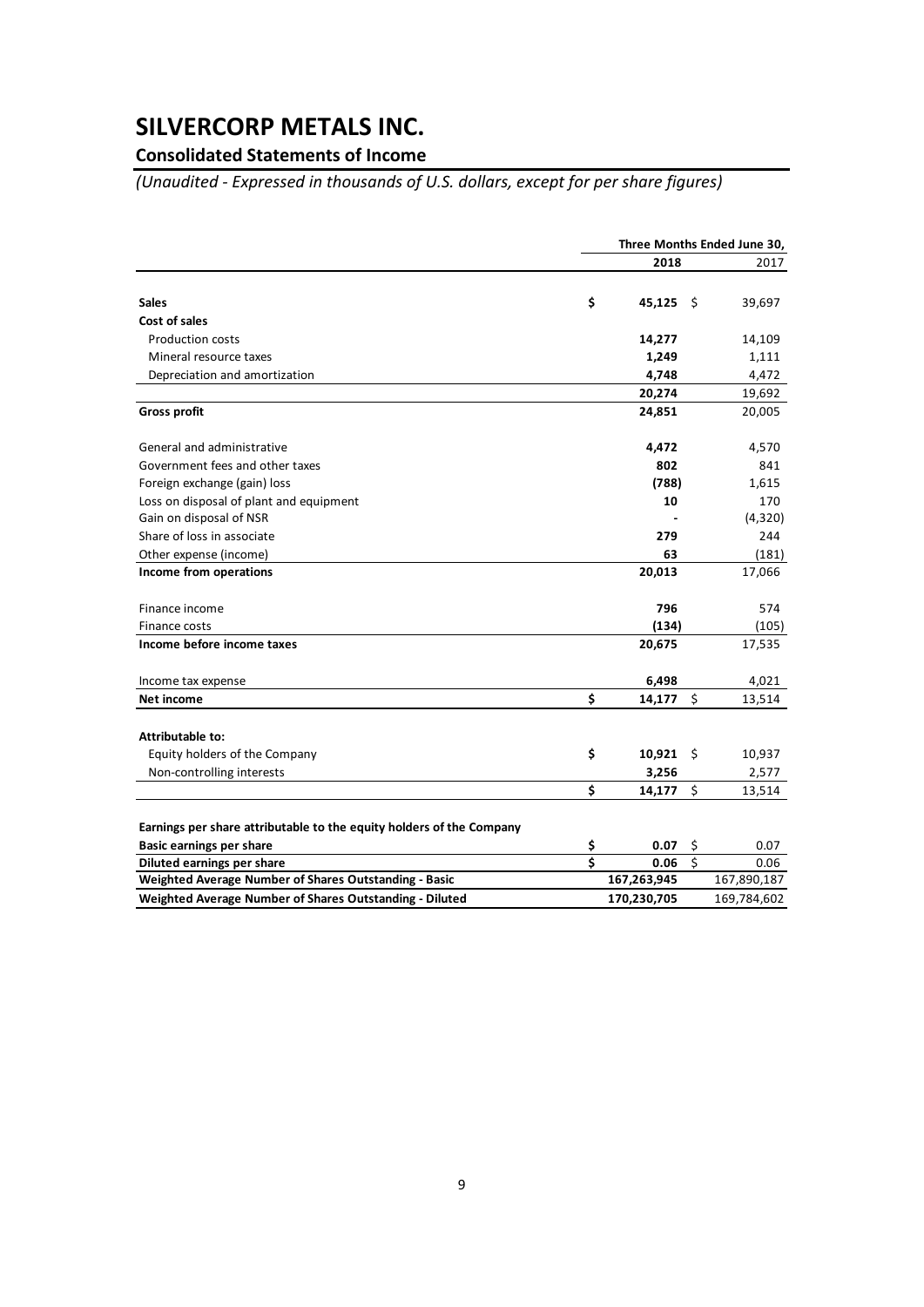## **Consolidated Statements of Cash Flow**

*(Unaudited ‐ Expressed in thousands of U.S. dollars)*

|                                                              | Three Months Ended June 30, |           |  |
|--------------------------------------------------------------|-----------------------------|-----------|--|
|                                                              | 2018                        | 2017      |  |
| Cash provided by                                             |                             |           |  |
| <b>Operating activities</b>                                  |                             |           |  |
| Net income                                                   | \$<br>$14,177$ \$           | 13,514    |  |
| Add (deduct) items not affecting cash:                       |                             |           |  |
| Finance costs                                                | 134                         | 105       |  |
| Depreciation, amortization and depletion                     | 5,053                       | 4,752     |  |
| Share of loss (income) in associate                          | 279                         | 244       |  |
| Gain on disposal of NSR                                      |                             | (4,320)   |  |
| Income tax expense                                           | 6,498                       | 4,021     |  |
| Finance income                                               | (796)                       | (574)     |  |
| Loss on disposal of plant and equipment                      | 10                          | 170       |  |
| Share-based compensation                                     | 456                         | 403       |  |
| Reclamation                                                  | (4)                         | (4)       |  |
| Income taxes paid                                            | (3,088)                     | (4, 137)  |  |
| Interest received                                            | 796                         | 574       |  |
| Changes in non-cash operating working capital                | (2, 367)                    | 2,144     |  |
| Net cash provided by operating activities                    | 21,148                      | 16,892    |  |
| <b>Investing activities</b>                                  |                             |           |  |
| Mineral rights and properties                                |                             |           |  |
| Capital expenditures                                         | (5,729)                     | (5, 911)  |  |
| Plant and equipment                                          |                             |           |  |
| Additions                                                    | (1,221)                     | (1,211)   |  |
| Proceeds on disposals                                        | 27                          |           |  |
| Net redemption (purchases) of short-term investments         | 13,262                      | (3,704)   |  |
| Net cash used in investing activities                        | 6,339                       | (10, 826) |  |
|                                                              |                             |           |  |
| <b>Financing activities</b><br>Bank loan                     |                             |           |  |
| Proceeds                                                     | 4,527                       |           |  |
| Non-controlling interests                                    |                             |           |  |
| Distribution                                                 | (3, 329)                    | (4,891)   |  |
| Cash dividends distributed                                   | (2,095)                     | (1,679)   |  |
| Proceeds from issuance of common shares                      | 502                         | 3         |  |
| Net cash used in financing activities                        | (395)                       | (6, 567)  |  |
| Effect of exchange rate changes on cash and cash equivalents | (3, 422)                    | 1,798     |  |
|                                                              |                             |           |  |
| Increase in cash and cash equivalents                        | 23,670                      | 1,297     |  |
| Cash and cash equivalents, beginning of the period           | 49,199                      | 73,003    |  |
| Cash and cash equivalents, end of the period                 | \$<br>72,869<br>Ś.          | 74,300    |  |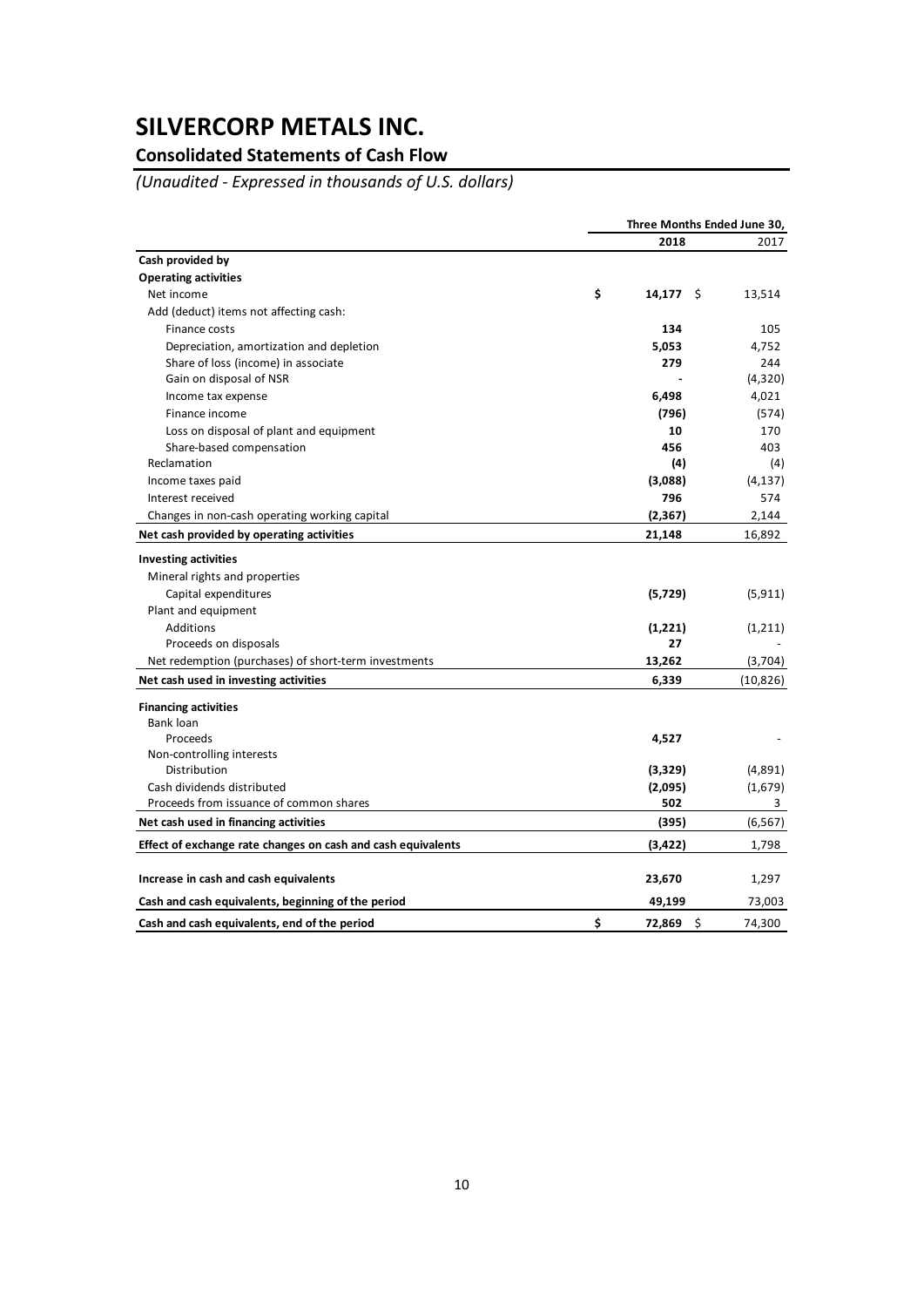### **Mining Data**

## *(Expressed in thousands of U.S. dollars, except for mining data figures)*

|                                                                                                         |                                             | Three months ended June 30, 2018 |                     |
|---------------------------------------------------------------------------------------------------------|---------------------------------------------|----------------------------------|---------------------|
|                                                                                                         | <b>Ying Mining</b><br>District <sup>1</sup> | GC <sup>2</sup>                  | <b>Consolidated</b> |
| <b>Production Data</b>                                                                                  |                                             |                                  |                     |
| <b>Mine Data</b>                                                                                        |                                             |                                  |                     |
| Ore Mined (tonne)                                                                                       | 156,730                                     | 79,967                           | 236,697             |
| Ore Milled (tonne)                                                                                      | 155,929                                     | 81,811                           | 237,740             |
| Mining cost per tonne of ore mined (\$)<br>$+$                                                          | 89.57                                       | 44.62                            | 74.39               |
| Cash mining cost per tonne of ore mined (\$)                                                            | 63.49                                       | 36.78                            | 54.47               |
| Non cash mining cost per tonne of ore mined (\$)                                                        | 26.08                                       | 7.84                             | 19.92               |
| Unit shipping costs(\$)                                                                                 | 4.31                                        |                                  | 2.85                |
| Milling cost per tonne of ore milled (\$)<br>$+$                                                        | 12.60                                       | 17.14                            | 14.16               |
| Cash milling cost per tonne of ore milled (\$)                                                          | 10.30                                       | 14.46                            | 11.73               |
| Non cash milling cost per tonne of ore milled (\$)                                                      | 2.30                                        | 2.68                             | 2.43                |
| <b>Average Production Cost</b><br>$+$                                                                   |                                             |                                  |                     |
| Silver (\$ per ounce)                                                                                   | 5.42                                        | 5.65                             | 5.71                |
| Gold (\$ per ounce)                                                                                     | 383                                         | ÷                                | 417                 |
| Lead (\$ per pound)                                                                                     | 0.44                                        | 0.65                             | 0.48                |
| Zinc (\$ per pound)                                                                                     | 0.46<br>0.48                                | 0.66                             | 0.49<br>0.02        |
| Other (\$ per pound)                                                                                    |                                             |                                  |                     |
| Total production cost per ounce of Silver, net of by-product credits (\$)<br>$\ddot{}$                  | (3.26)                                      | (13.28)                          | (4.29)              |
| Total cash cost per ounce of Silver, net of by-product credits (\$)<br>$\begin{array}{c} + \end{array}$ | (6.25)                                      | (18.81)                          | (7.54)              |
| All-in sustaining cost per ounce of Silver, net of by-product credits (\$)<br>$+$                       | (0.28)                                      | (11.36)                          | 0.41                |
| All-in cost per ounce of Silver, net of by-product credits (\$)<br>$\begin{array}{c} + \end{array}$     | 0.81                                        | (11.36)                          | 1.55                |
| <b>Recovery Rates</b>                                                                                   |                                             |                                  |                     |
| Silver (%)                                                                                              | 96.0                                        | 75.3                             | 93.4                |
| Lead (%)                                                                                                | 96.3                                        | 87.1                             | 95.1                |
| Zinc (%)                                                                                                | 54.5                                        | 84.8                             | 72.3                |
| <b>Head Grades</b>                                                                                      |                                             |                                  |                     |
| Silver (gram/tonne)                                                                                     | 323                                         | 87                               | 242                 |
| Lead (%)                                                                                                | 4.5                                         | 1.3                              | 3.4                 |
| Zinc (%)                                                                                                | 1.1                                         | 2.9                              | 1.7                 |
| Concentrate in stock                                                                                    |                                             |                                  |                     |
| Lead concentrate (tonne)                                                                                | 5,250                                       | 400                              | 5,650               |
| Zinc concentate (tonne)                                                                                 | 200                                         | 180                              | 380                 |
| Sales Data<br><b>Metal Sales</b>                                                                        |                                             |                                  |                     |
| Silver (in thousands of ounces)                                                                         | 1,313                                       | 150                              | 1.463               |
| Gold (in thousands of ounces)                                                                           | 0.7                                         |                                  | 0.7                 |
| Lead (in thousands of pounds)                                                                           | 13,313                                      | 1,583                            | 14,896              |
| Zinc (in thousands of pounds)                                                                           | 2,133                                       | 4,244                            | 6,377               |
| Other (in thousands of pounds)                                                                          | 108                                         | 3,794                            | 3,902               |
| <b>Metal Sales</b>                                                                                      |                                             |                                  |                     |
| Silver (in thousands of \$)                                                                             | 18,350                                      | 1,473                            | 19,823              |
| Gold (in thousands of \$)                                                                               | 692                                         |                                  | 692                 |
| Lead (in thousands of \$)                                                                               | 15,275                                      | 1,776                            | 17,051              |
| Zinc (in thousands of \$)                                                                               | 2,516                                       | 4,896                            | 7,412               |
| Other (in thousands of \$)                                                                              | 134<br>36,967                               | 13<br>8,158                      | 147<br>45,125       |
| Average Selling Price, Net of Value Added Tax and Smelter Charges                                       |                                             |                                  |                     |
| Silver (\$ per ounce)                                                                                   | 13.98                                       | 9.82                             | 13.55               |
| Gold (\$ per ounce)                                                                                     | 989                                         |                                  | 989                 |
| Lead (\$ per pound)                                                                                     | 1.15                                        | 1.12                             | 1.14                |
| Zinc (\$ per pound)                                                                                     | 1.18                                        | 1.15                             | 1.16                |

1 Ying Mining District includes mines: SGX, TLP, HPG,LM, BCG and HZG.

2GC Silver recovery rate consists of 49.6% from lead concentrates and 25.7% from zinc concentrates.

2GC Silversold in zinc concentrates is subjected to highersmelter and refining charges which lowers the net silverselling price.